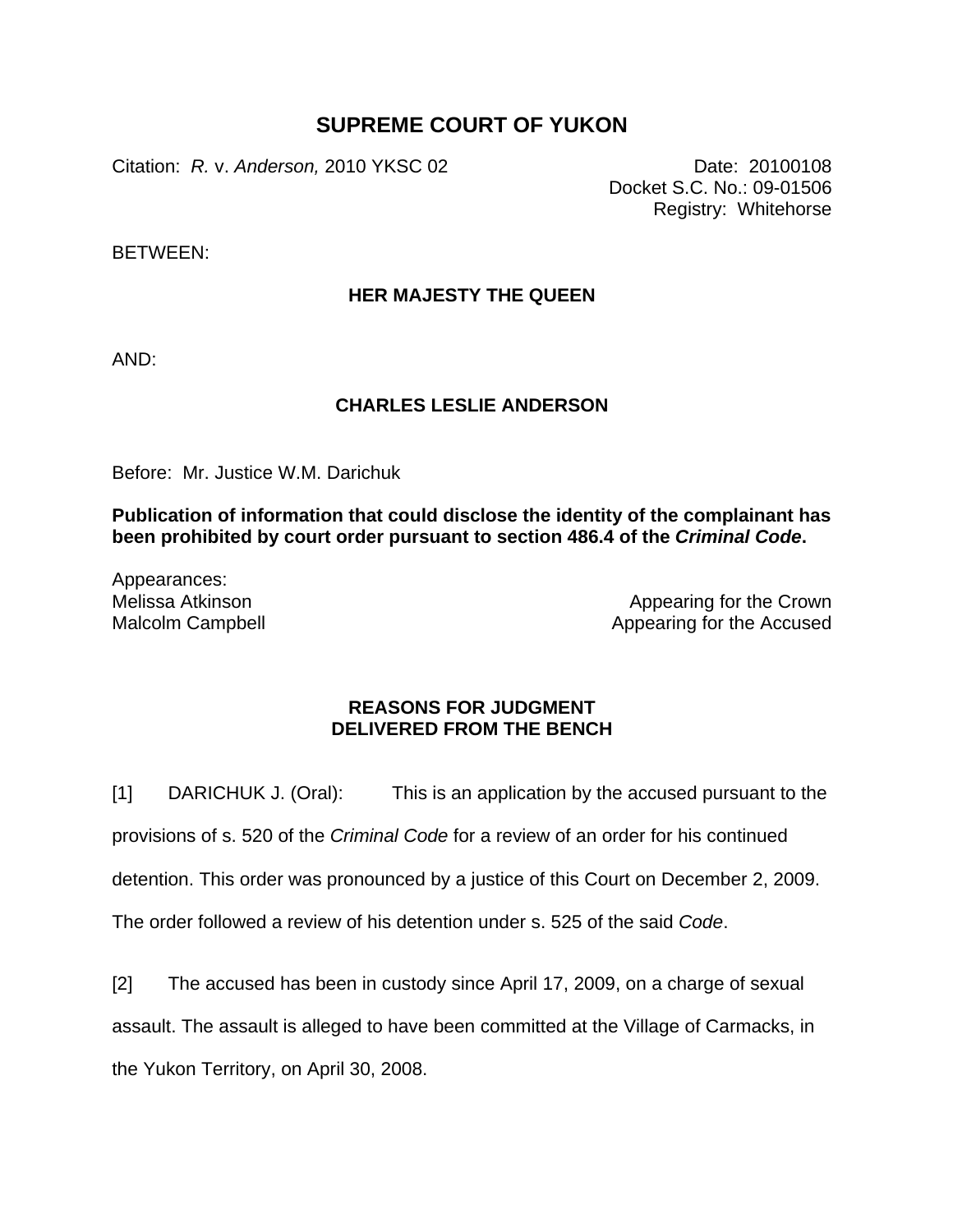[3] Following a preliminary inquiry, he was ordered to stand trial on this charge on

August 27, 2009. The trial was scheduled to commence in this Court on November 30,

2009. On November 27 of 2009, the unavailability of a key RCMP witness for the trial

resulted in a joint application for adjournment of the trial. The trial is now set for March

29, 2010. According to the learned defence counsel, the trial may not proceed on this

date.

[4] The evidence and powers of a judge on the review of such an order of detention

attracts the consideration of s. 520(7) of the *Code.* It reads that:

On the hearing of an application under this section, the judge may consider

- (a) the transcript, if any, of the proceedings heard by the justice and by any judge who previously reviewed the order made by the justice,
- (b) the exhibits, if any, filed in the proceedings before the justice, and
- (c) such additional evidence or exhibits as may be tendered by the accused or the prosecutor,
- and shall either
- (d) dismiss the application, or
- (e) if the accused shows cause, allow the application, vacate the order previously made by the justice and make any other order provided for in section 515 that he considers is warranted.

[5] Three exhibits have been filed in the proceedings before me. Firstly, a bail assessment report dated July 29, 2009; secondly, a copy of the probation order; and

thirdly, a bail assessment report bearing today's date.

[6] The central issue in these proceedings is whether the requisite onus on the part of the accused has been discharged. While no transcript of the proceedings before the justice was filed, it is clear from paragraphs 2 and 3 of his Reasons for Decision, and I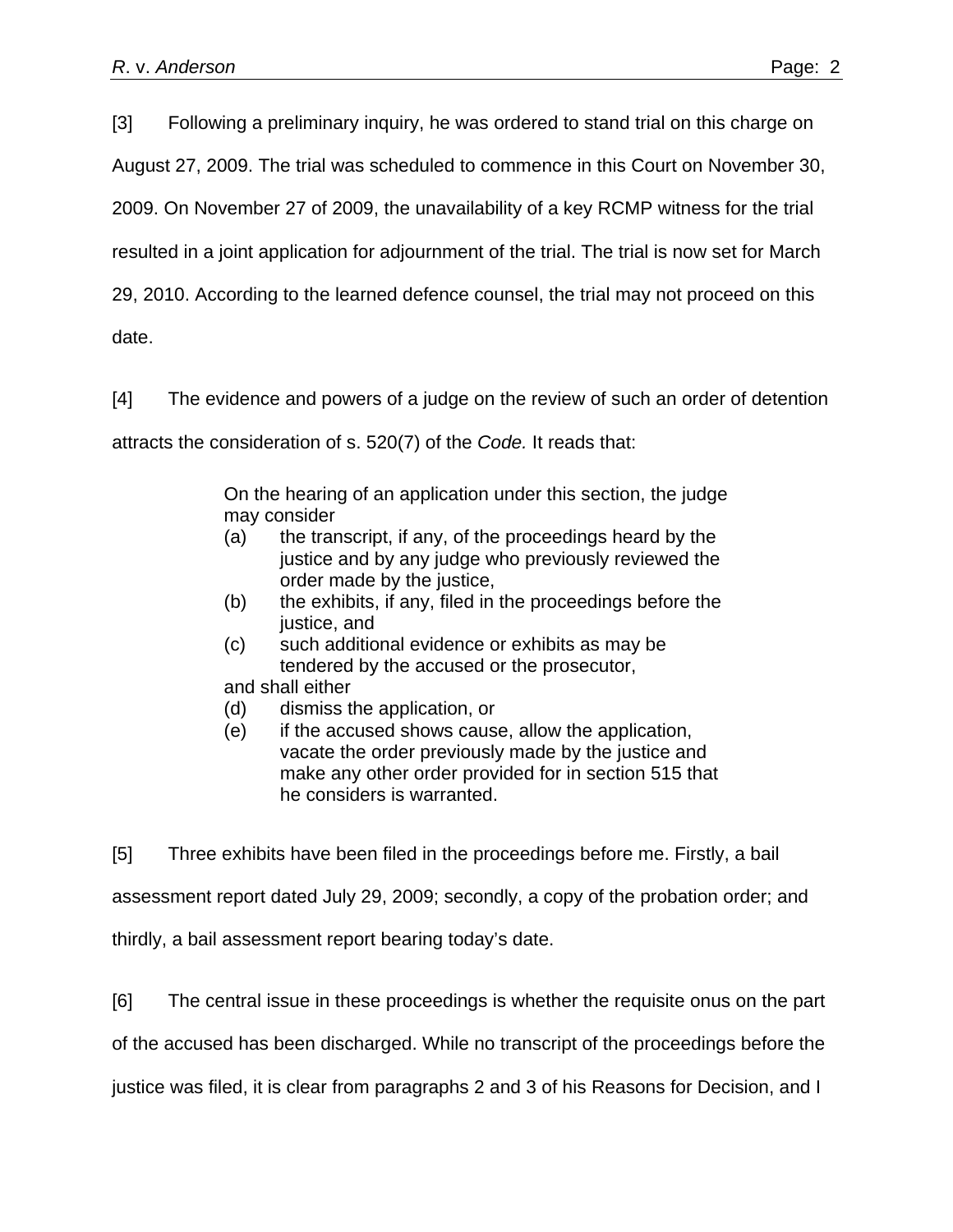refer to the citation of *R.* v. *Anderson*, (2009) YKSC 77, that the continued detention of

the accused was ordered on the basis of the secondary ground set forth in s. 515(10) of

the *Code*. He states in these paragraphs:

- [2] Neither counsel for the Crown nor counsel for the accused places any emphasis, in terms of reliance, on the primary ground. The major concern, as expressed by counsel and as intimated in the exchange between the Court and counsel by me, is in regard to the secondary grounds. That concern is borne, in part, of the conviction of Charles Anderson of sexual assault in January 2009 and of a more dated history of sexual assault.
- [3] I accept the submission of the Crown that the community of Carmacks and the complainant have expressed their concerns, in light of the current allegation against Mr. Anderson and in light of the history that I have briefly adverted to, about Mr. Anderson's return to that small community.

Further on in his Reasons for Decision he notes at paragraph 6:

[6] I am not persuaded that the Crown has established the tertiary grounds.

[7] To address the specific concerns of the community of Carmacks, as well as the

complainant, appropriate terms and conditions of release were stipulated. They included

a requirement that, pending his trial, he reside at a "suitable residence." As such

accommodation was not available his continued incarceration was ordered. As he noted

at paragraph 5 of his Reasons:

[5] An approved residence is all that stands between a current order for the release of Charles Anderson and his continued incarceration.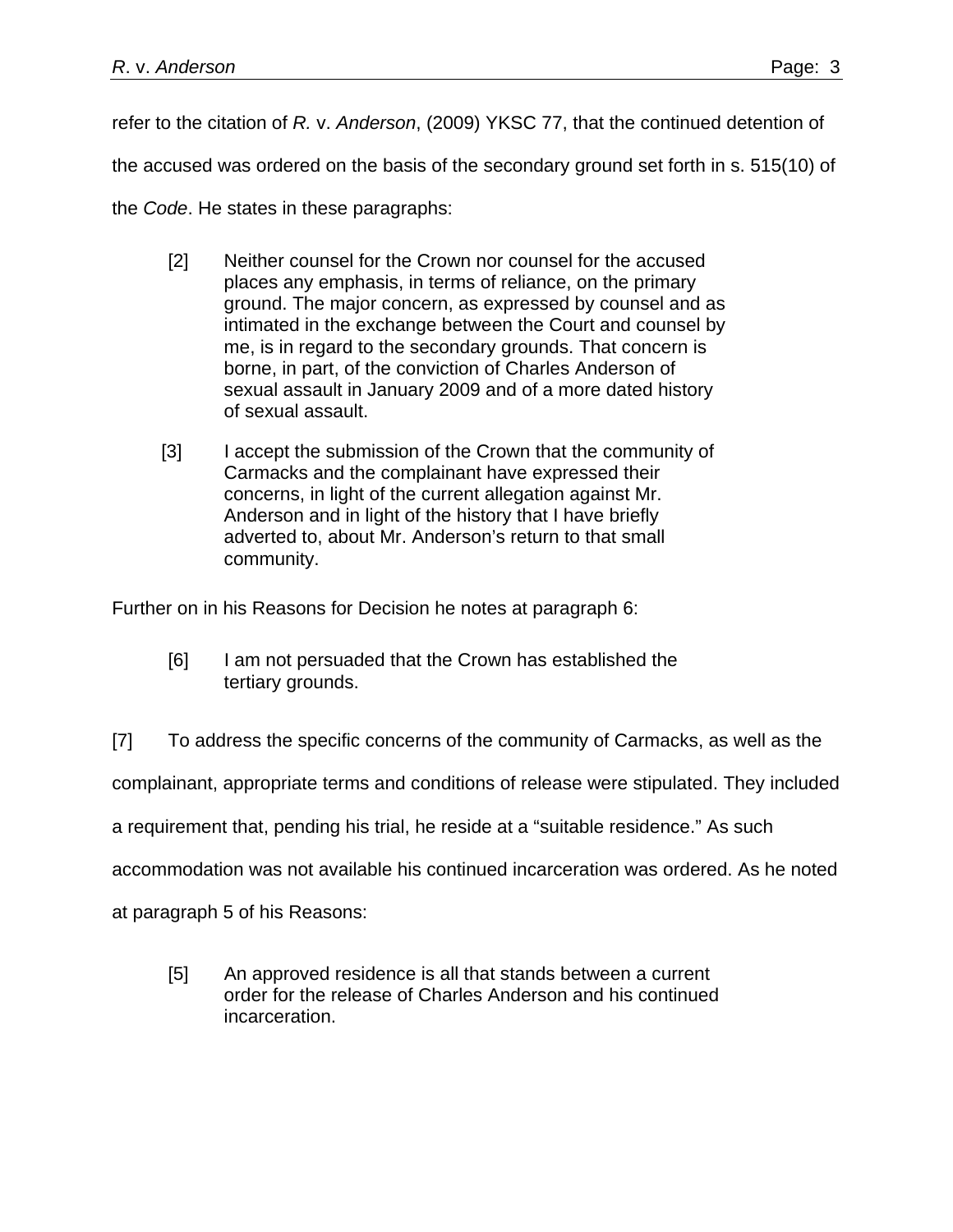[8] Learned counsel for the accused submits that such a residence is now available and, accordingly, the order of detention should be vacated. Neither the material on file nor the Reasons for Decision refer to the bail assessment report prepared by the Probation Officer for July 29, 2009, or the terms and conditions of a probation order dated January 15, 2009. As noted, they are now exhibits before the Court. This probation order was for a term of two years coming into force on the expiration of the sentence imposed for another sexual assault.

[9] The bail assessment report, Exhibit 1, dated July 29, 2009, states as follows, in part:

> Mr. Dempsey, manager of Offender Programs, Justice was contacted for input of his involvement with Mr. Anderson while residing at the YARC on probation prior to his arrest for his current charge. Mr. Dempsey indicated that Mr. Anderson is a moderate to high risk sexual offender who has not benefitted from any treatment and presents a risk to reoffend in the community.

Mr. Anderson is a fifty-four year old Carmacks First Nation man who is before the Court for the purpose of Judicial Interim Release. He is charged with one count of sexual assault and he has a related criminal history. He has three property offences, one fail to comply with a probation order, two impaired driving convictions, one assault conviction and three prior sexual assault convictions.

Given that Mr. Anderson was given ample time to develop a release plan he was unable to present a viable release plan. He was not accepted for residency at the YARC. He is not welcome back to the community of Carmacks, Yukon. He is deemed a moderate/high risk untreated sexual offender thus presenting a high risk to re-offend in the community.

[10] A number of the terms and conditions of the probation order address the

concerns of the community and focus on the issues of risk of re-involvement,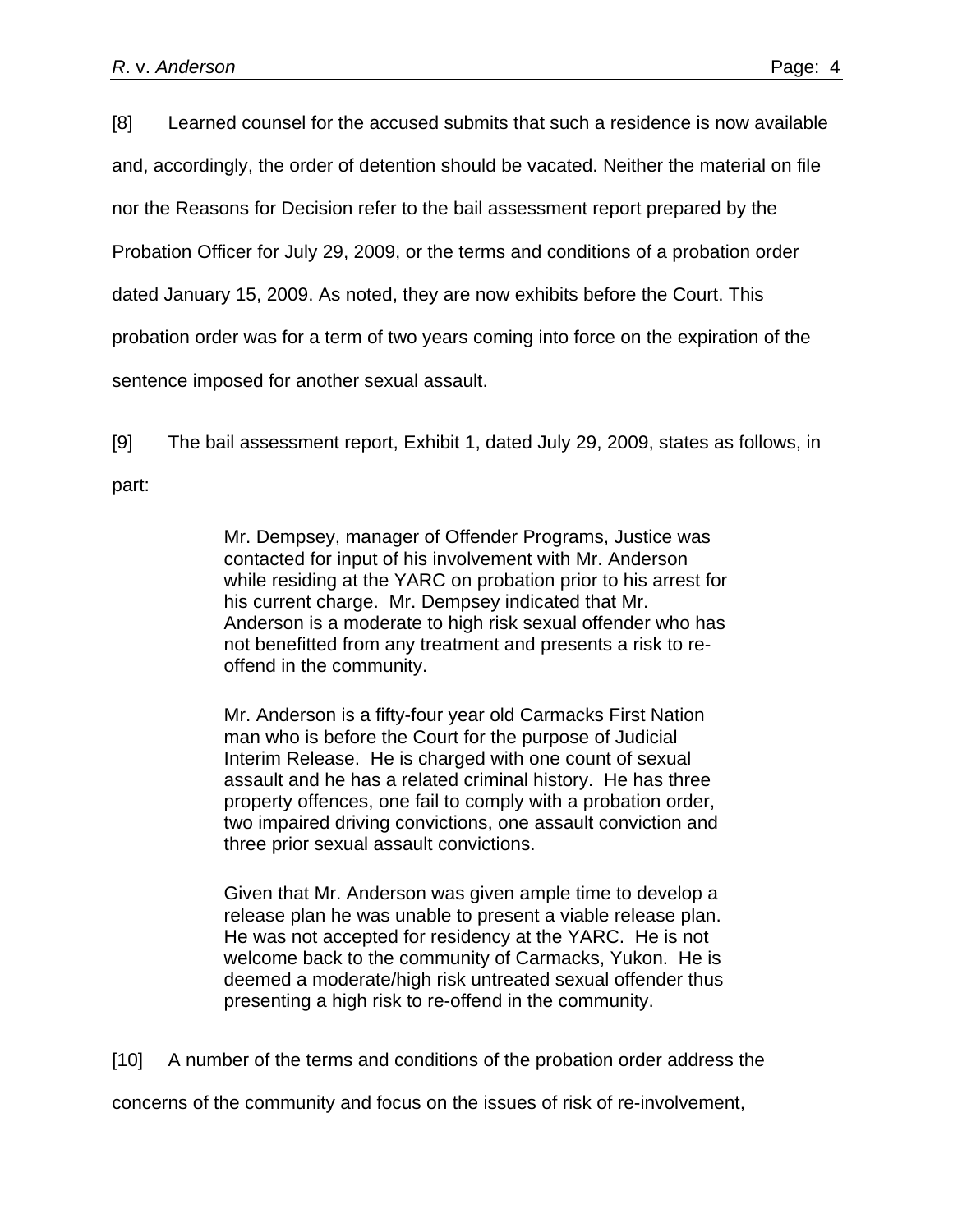assessment and counselling. Significantly, the probation order will remain in effect if the order of detention is vacated.

[11] There is merit in the observation of the learned defence counsel that the narrow issue for resolution is whether the residence of Andy Silverfox at House 67A in the Village of Pelly Crossing is a suitable residence. If he were to reside at this residence, it would appear that there is a prospect of employment, or that such a prospect is excellent. As he noted at paragraph 5 of his Reasons, Mr. Justice Stach states:

[5] An approved residence is all that stands between a current order for the release of Charles Anderson and his continued incarceration.

[12] Following submissions of learned counsel yesterday, a further assessment report was ordered concerning the suitability of the A. Silverfox residence at Pelly Crossing. Under the heading of "Recommendations" in Exhibit 3, the Probation Officer notes in part:

> Mr. Anderson is a fifty-four year old Carmacks First Nation man who is before the Court for the purpose of a Judicial Interim Release. He is charged with one count of sexual assault. His criminal record includes convictions sexual assault, three property offences, one fail to comply with a probation order, two impaired driving convictions, one assault conviction and three prior sexual assault convictions.

Both Victim Services and the RCMP have expressed concerns regarding Mr. Anderson's release to the community.

The balance of that paragraph is not being considered by the Court.

[13] Continuing with her report, she states: